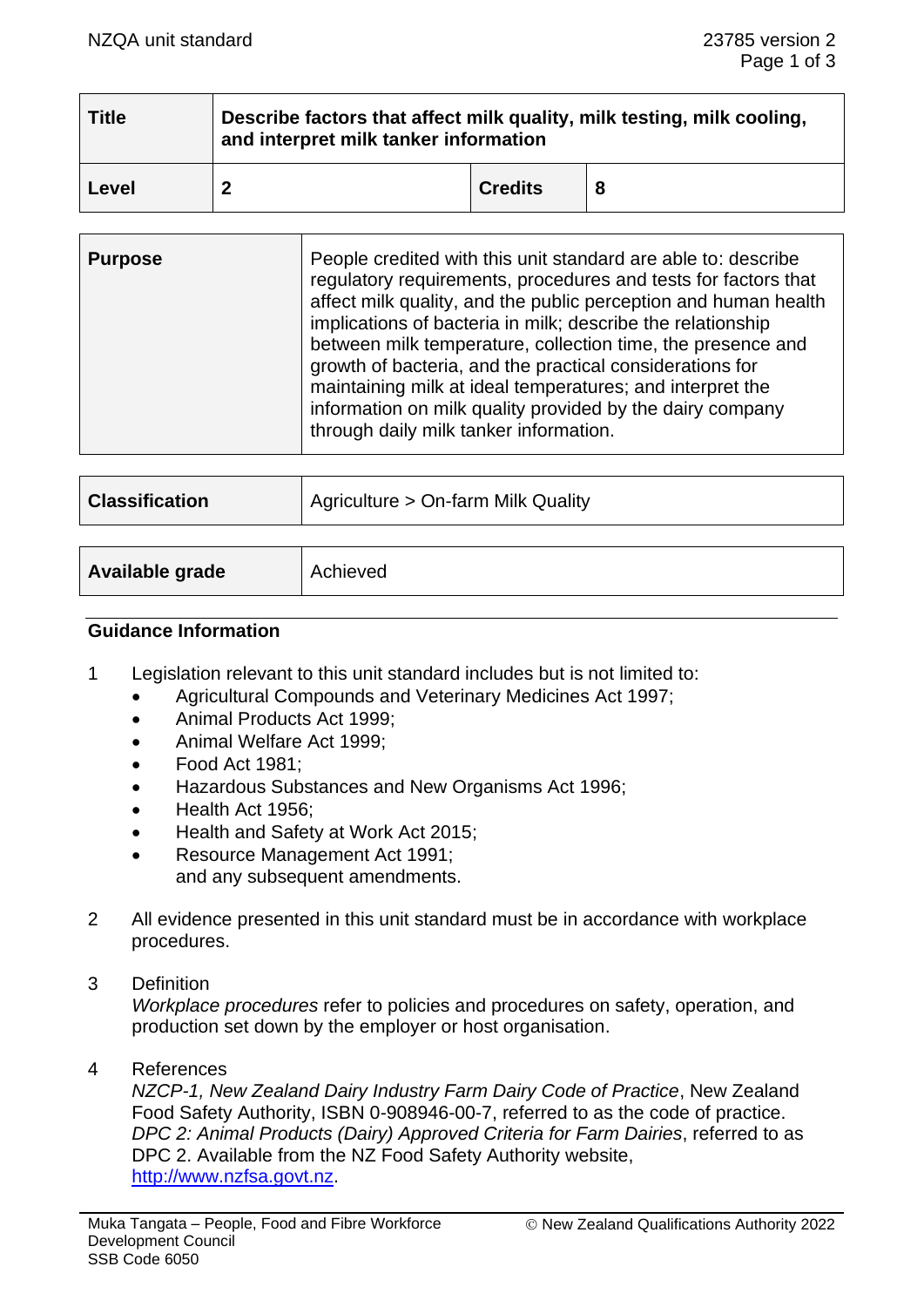# **Outcomes and performance criteria**

### **Outcome 1**

Describe regulatory requirements, procedures and tests for factors that affect milk quality, and the public perception and human health implications of bacteria in milk.

#### **Performance criteria**

1.1 Describe regulatory requirements in terms of milk quality.

Range requirements include but are not limited to  $-$  NZCP-1, DPC 2.

- 1.2 Describe public perception and human health implications of bacteria in terms of milk harvested on-farm.
- 1.3 Describe procedures which contribute to quality in terms of milk harvested onfarm.
	- Range procedures include but are not limited to walk cows to dairy, calm cows, clean milking equipment and facilities.
- 1.4 Describe the factors that affect quality of milk harvested on-farm in terms of the causes of the presence of these factors, and tests that are carried out to confirm their presence.
	- Range factors that affect milk quality include but are not limited to  $$ hygiene of the milker; bacteria – heat resistant, coliform; sediment, water, inhibitory substances, somatic cells, milk collection temperature, DDE (dichlorodiphenyl dichloroethene); residues – rat bait, sprays, veterinary medicines.

#### **Outcome 2**

Describe the relationship between milk temperature, collection time, the presence and growth of bacteria, and the practical considerations for maintaining milk at ideal temperatures.

#### **Performance criteria**

- 2.1 Describe the relationship between temperature and collection time in terms of the primary and secondary cooling of milk.
- 2.2 Describe the relationship between temperature and the presence and growth of bacteria in terms of the primary and secondary cooling of milk.
- 2.3 Describe the practical considerations for the maintenance of ideal temperatures for milk in relation to all stages of cooling.
	- Range considerations include but are not limited to observation, cooling equipment operational.